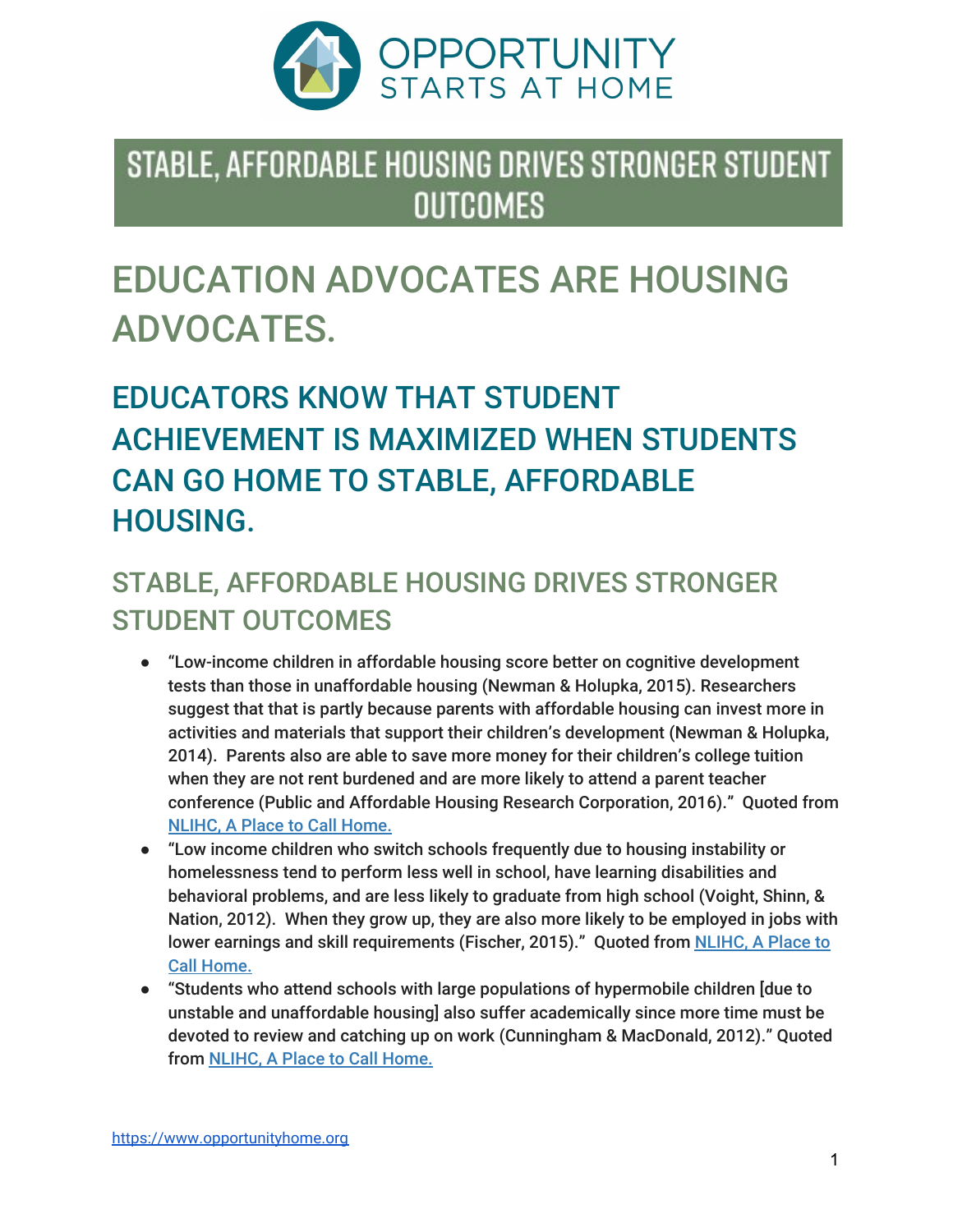

SCHOOLS SHOULD NOT "GO IT ALONE." OUT-OF-SCHOOL FACTORS GREATLY INFLUENCE ACADEMIC OUTCOMES. AFTER ALL, CHILDREN SPEND MORE TIME IN AND AROUND THEIR HOME THAN THEY DO IN SCHOOL.

● "The preponderance of evidence shows that achievement differences between students are overwhelmingly attributable to factors outside of schools and classrooms (Hanushek et al. 1998; Rockoff 2003; Goldhaber et al. 1999; Rowan et al. 2002; Nye et al. 2004)." Quoted from DiCarlo, The Shanker [Institute](http://www.shankerinstitute.org/blog/teachers-matter-so-do-words).

"Even when optimized with high expectations, strong curriculum, and expert instruction, today's schools have not proven powerful enough by themselves to compensate for the disadvantages associated with poverty. The exceptions have not proven a new rule, though some practices have shown promise. The gaps, on average, persist. After 20 years of school reform experience, the data don't lie." – Paul Reville, former Massachusetts Secretary of Education

AFFORDABLE HOUSING OPTIONS LOCATED IN HIGH-OPPORTUNITY AREAS CAN LEAD TO ECONOMICALLY DIVERSE NEIGHBORHOODS, WHICH, IN TURN, CAN LEAD TO ECONOMICALLY DIVERSE SCHOOLS WHICH CONSISTENTLY DRIVE STRONG STUDENT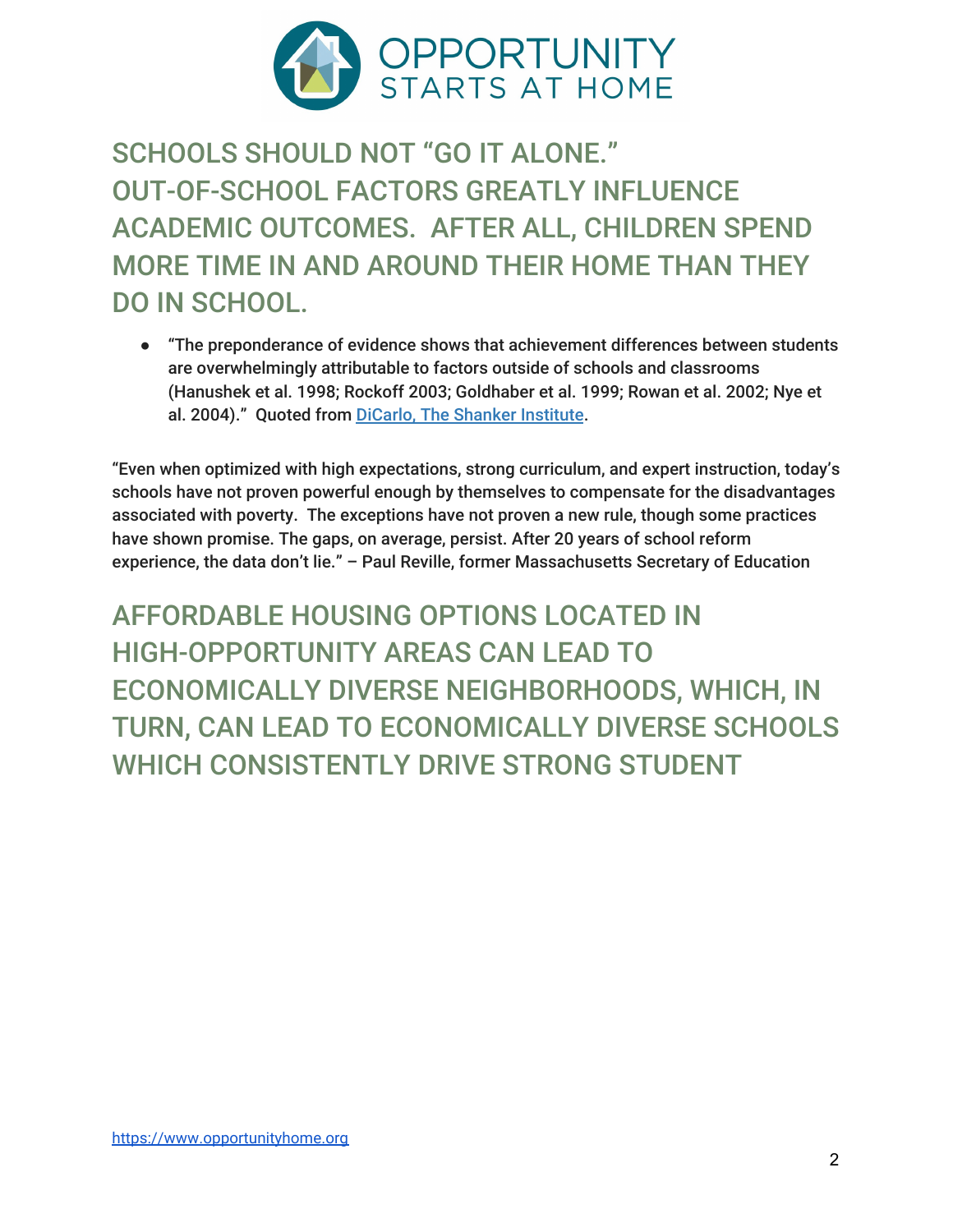

#### OUTCOMES FOR ALL CHILDREN.



The Coleman Report (1966) showed that socioeconomically diverse schools are critical to reducing educational inequities

- "Students in integrated schools have higher average test scores. On the 2011 National Assessment of Educational Progress (NAEP) given to fourth graders in math, for example, low-income students attending more affluent schools scored roughly two years of learning ahead of low-income students in high-poverty schools. Controlling carefully for students' family background, another study found that students in mixed-income schools showed 30 percent more growth in test scores over their four years in high school than peers with similar socioeconomic backgrounds in schools with concentrated poverty." Quoted from The Century Foundation, [Benefits](https://tcf.org/content/facts/the-benefits-of-socioeconomically-and-racially-integrated-schools-and-classrooms/) of [Integrated](https://tcf.org/content/facts/the-benefits-of-socioeconomically-and-racially-integrated-schools-and-classrooms/) Schools.
- In Montgomery County, Maryland, scattered-site public housing gave low-income children an opportunity to live in more affluent neighborhoods and thereby attend more affluent schools, which drove stronger achievement and significantly reduced gaps. This ground-breaking study showed that affordable housing, in and of itself, can help raise student achievement and can be more effective than some traditional education reforms [\(Schwartz,](https://tcf.org/assets/downloads/tcf-Schwartz.pdf) 2010).
- Attending a diverse school reduces prejudice and stereotypes, and prepares students for success in a diverse global economy (The Century Foundation, [Benefits](https://tcf.org/content/facts/the-benefits-of-socioeconomically-and-racially-integrated-schools-and-classrooms/) of [Integrated](https://tcf.org/content/facts/the-benefits-of-socioeconomically-and-racially-integrated-schools-and-classrooms/) Schools).
- When a low-income child is able to access affordable housing located in a better neighborhood, it improves the likelihood of college attendance (Chetty & [Hendren,](http://www.nber.org/papers/w21156) [2015\)](http://www.nber.org/papers/w21156).

"School reform cannot succeed without housing reform."